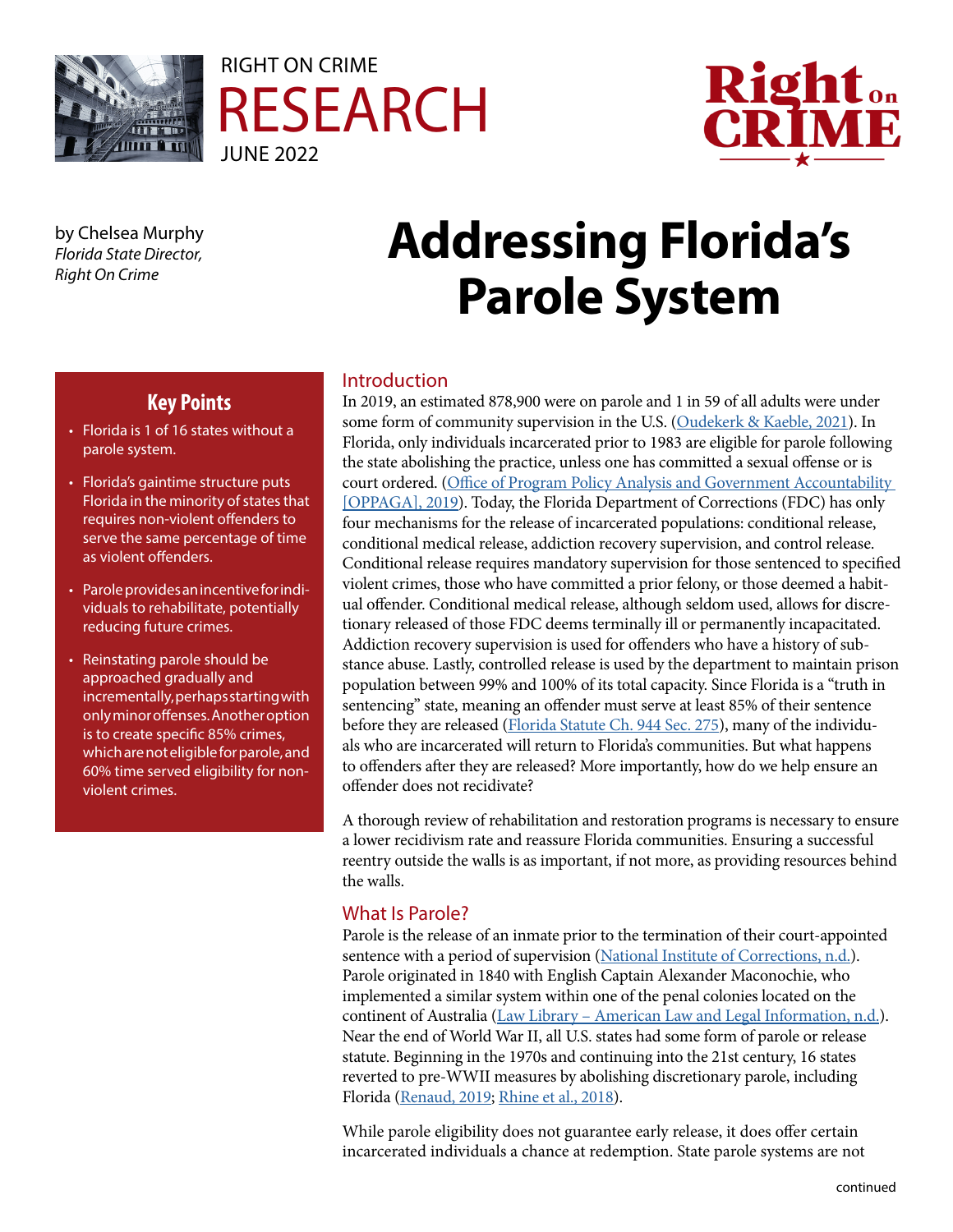uniform, as many have different requirements for release. A deeper look into the parole process for the state of Florida will offer a glimpse into a judicial system without parole. In addition to Florida, other states like Texas, Tennessee, Louisiana, and Oklahoma will offer different approaches to the same issue. As advocates in Florida and other states seek real parole reform, it is the intent of this paper to offer differing perspectives from similar states in size, politics, and perspective on the criminal justice system.

#### Parole in Florida

Florida's parole system has not existed in its entirety since 1983, when sentencing guidelines were enacted and parole was abolished for offenders sentenced to crimes after 1983 ([Florida Commission on Offender Review \[FCOR\], n.d.](https://www.fcor.state.fl.us/release-types.shtml)). To put it simply, Florida does not parole offenders unless they committed a crime prior to 1983 or parole was court appointed for serious offenses. However, inmates whose crimes were committed prior to October 1, 1983, are still eligible for parole consideration.

Florida's parole commission, called the Florida Commission on Offender Review (FCOR), is made up of three commissioners appointed by the governor. The commission is tasked with making determinations on parole for those sentenced prior to 1983, approving conditional release, providing addiction recovery supervision, and conducting revocation hearings for post-release supervision violators ([FCOR, n.d.\)](https://www.fcor.state.fl.us/release-types.shtml).

Florida requires every post-1983 inmate to serve at least 85% of each sentence imposed, and every inmate is issued a tentative release date. Gaintime is earned with good behavior and applied to shorten the offender's sentence but may shorten it by less than 85%. The OPPAGA ([2019\)](https://oppaga.fl.gov/Documents/Reports/19-13.pdf) explains that, "for example, at a rate of 10 days per month, an inmate could earn approximately 913 days (2.5 years) of gaintime when serving a 10-year sentence. However, due to the requirement that at least 85% of the sentence be served, only 548 days (1.5 years), could be applied to the release date" ([p. 3](https://oppaga.fl.gov/Documents/Reports/19-13.pdf)). Florida's gaintime structure puts Florida in the minority of states that require non-violent offenders to serve the same percentage of time as violent offenders. According to the Florida Department of Corrections ([n.d.](http://www.dc.state.fl.us/pub/annual/2021/FDC_AR2020-21.pdf)), the offender population consisted of 60.9% violent offenders and 39.1% non-violent offenders  $(p, 21)$ . It is important to note that gaintime is not only an incentive for inmates but also a tool for FDC to promote good behavior, which creates a better work environment behind prison walls. If offenders are limited in their ability to earn early release, offenders may become stagnant.

In addition to limited parole, Florida provides conditional release and addiction recovery supervision. Both are non-discretionary release programs in which inmates are granted release to mandatory post-prison supervision after serving their sentence ([Florida Statutes Chapter 947](http://www.leg.state.fl.us/statutes/index.cfm?App_mode=Display_Statute&Search_String=&URL=0900-0999/0947/Sections/0947.13.html)  [Section 13](http://www.leg.state.fl.us/statutes/index.cfm?App_mode=Display_Statute&Search_String=&URL=0900-0999/0947/Sections/0947.13.html)). While more inmates are released under these programs, the programs are limited to inmates with violent or habitual criminal histories or with a substance abuse history. Florida should be focusing on rewarding conditional release and addiction recovery supervision to non-violent, low-level offenders who have demonstrated good behavior and excelled in various programs.

#### Parole Elsewhere

A unique aspect of America's political and legal system is the relationship between state and federal governments. As the federal government operates to ensure constitutional protections are maintained, states are given the authority to determine how best to operate under the parameters of constitutional law. Florida's decision to abolish parole is not unique as it is 1 of 16 states that have abolished it since 1976. The remaining 34 states operate with some form of parole system. One form of parole system is the use of standard for eligibility. According to the U.S. Department of Justice, parole eligibility is determined by the sentence given from the court via a parole eligibility date [\(U.S. Parole Commission, 2015\)](https://www.justice.gov/uspc/frequently-asked-questions#q2). Unless the court determines a minimum time of sentence the offender is required to serve, eligibility occurs following onethird of the sentence. However, there is no one set standard for eligibility, as each parole commission varies in statutorily required number and duties. Florida operates under the 85% of time served and 10 days per month of earned time credit for sentence reduction. Texas, on the other hand, has a much lower threshold for when an individual is eligible for parole, meaning an offender can be eligible earlier. The states studied below were chosen based on size, similar politics, and similar approaches to criminal justice.

The mission of Texas' Parole Division is to "promote public safety and positive offender change through effective supervision, programs, and services" (Texas Parole Division, [n.d.\)](https://www.tdcj.texas.gov/divisions/pd/index.html). In Texas, most inmates are eligible for parole "when the inmate's actual calendar time served plus good conduct time equals one-fourth of the sentence imposed or 15 years, whichever is less" [\(Texas Government Code,](https://statutes.capitol.texas.gov/Docs/GV/htm/GV.508.htm)  [Section 508.145\(f\)\)](https://statutes.capitol.texas.gov/Docs/GV/htm/GV.508.htm). Those convicted of consecutive felony sentences may not be released until they are eligible for parole on the last sentence imposed. Inmates who have not been convicted of sexual or violent crimes may be given a potential parole date [\(Texas Penal Code Chapter 12](https://statutes.capitol.texas.gov/Docs/PE/htm/PE.12.htm)). Texas' parole commission consists of seven members appointed by the governor.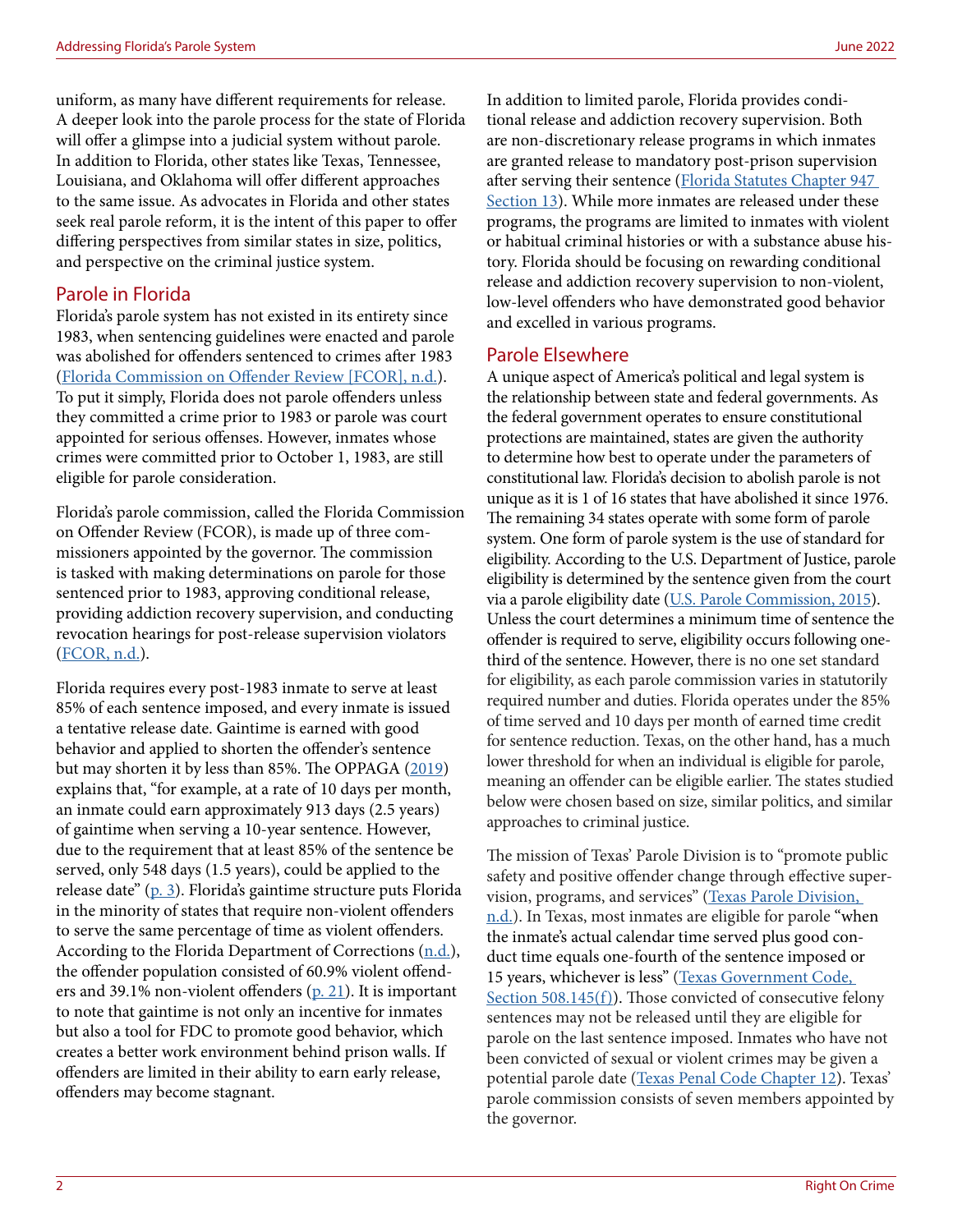June 2022 Addressing Florida's Parole System

Texas boasts the second largest population of any state in America, after only California. Recent numbers estimate that 251,000 individuals are incarcerated in various forms in Texas [\(Prison Policy Initiative, n.d.](https://www.prisonpolicy.org/profiles/TX.html)). Texas does have a parole system operated by the Texas Board of Pardons and Paroles (TBPP) whose primary mission is laid out by the Texas Constitution. The board determines who is eligible, what conditions are needed for their release, and whether revocation is needed, and reviews any requests for clemency by the governor [\(TBPP, 2017a](https://www.tdcj.texas.gov/bpp/AboutUs.htm)). Incarcerated individuals can achieve parole eligibility by two different methods ([TX Government Code Sec. 508.145\(f\)\)](https://statutes.capitol.texas.gov/Docs/GV/htm/GV.508.htm). One, the individual is eligible following the completion of 25% of their sentence combined with good conduct time. The second method is when the individual completes 15 years of their sentence, but in each case, the lesser of the two methods is acceptable. However, the lesser of the two methods does not account for those convicted of consecutive felony sentences. They may not be released until they are eligible for parole on the last sentence imposed.

The sister state of Texas, Tennessee, offers a different approach to parole eligibility. Similar to Texas, Tennessee's parole is operated by the Board of Parole (BOP) as an independent commission responsible for deciding the eligibility of felony offenders for parole ([TN Board of Parole, n.d.](https://www.tn.gov/bop/about-us/information/abtus-info-frequently-asked-questions.html)). The Parole Board consists of seven members, with preference given to candidates with a background in the criminal justice system, law enforcement, corrections, medicine, education, social work, or behavioral sciences [\(Tenn. Code](https://advance.lexis.com/documentpage/?pdmfid=1000516&crid=3b6e2309-438d-43ba-bb29-200c15998458&nodeid=ABOABCAABAAD&nodepath=%2FROOT%2FABO%2FABOABC%2FABOABCAAB%2FABOABCAABAAD&level=4&haschildren=&populated=false&title=40-28-103.+Board+of+parole.&config=025054JABlOTJjNmIyNi0wYjI0LTRjZGEtYWE5ZC0zNGFhOWNhMjFlNDgKAFBvZENhdGFsb2cDFQ14bX2GfyBTaI9WcPX5&pddocfullpath=%2Fshared%2Fdocument%2Fstatutes-legislation%2Furn%3AcontentItem%3A50JB-7980-R03J-P1XJ-00008-00&ecomp=5g1_kkk&prid=56b8106d-d808-495c-9d56-5134b2eedcc0)  [Ann. 40-28-103](https://advance.lexis.com/documentpage/?pdmfid=1000516&crid=3b6e2309-438d-43ba-bb29-200c15998458&nodeid=ABOABCAABAAD&nodepath=%2FROOT%2FABO%2FABOABC%2FABOABCAAB%2FABOABCAABAAD&level=4&haschildren=&populated=false&title=40-28-103.+Board+of+parole.&config=025054JABlOTJjNmIyNi0wYjI0LTRjZGEtYWE5ZC0zNGFhOWNhMjFlNDgKAFBvZENhdGFsb2cDFQ14bX2GfyBTaI9WcPX5&pddocfullpath=%2Fshared%2Fdocument%2Fstatutes-legislation%2Furn%3AcontentItem%3A50JB-7980-R03J-P1XJ-00008-00&ecomp=5g1_kkk&prid=56b8106d-d808-495c-9d56-5134b2eedcc0)). Eligibility ranges from 35%-85% time served, and violent offenses are not eligible ([Tenn. Code](https://advance.lexis.com/documentpage/?pdmfid=1000516&crid=94aea957-a6bb-44b1-b763-c01c2d0d300f&nodeid=ABOABJAAFAAB&nodepath=%2FROOT%2FABO%2FABOABJ%2FABOABJAAF%2FABOABJAAFAAB&level=4&haschildren=&populated=false&title=40-35-501.+Release+eligibility+status+%E2%80%94+Calculations.&config=025054JABlOTJjNmIyNi0wYjI0LTRjZGEtYWE5ZC0zNGFhOWNhMjFlNDgKAFBvZENhdGFsb2cDFQ14bX2GfyBTaI9WcPX5&pddocfullpath=%2Fshared%2Fdocument%2Fstatutes-legislation%2Furn%3AcontentItem%3A62H2-DG50-R03J-N1R6-00008-00&ecomp=5g1_kkk&prid=56b8106d-d808-495c-9d56-5134b2eedcc0)  [Ann. 40-35-501](https://advance.lexis.com/documentpage/?pdmfid=1000516&crid=94aea957-a6bb-44b1-b763-c01c2d0d300f&nodeid=ABOABJAAFAAB&nodepath=%2FROOT%2FABO%2FABOABJ%2FABOABJAAF%2FABOABJAAFAAB&level=4&haschildren=&populated=false&title=40-35-501.+Release+eligibility+status+%E2%80%94+Calculations.&config=025054JABlOTJjNmIyNi0wYjI0LTRjZGEtYWE5ZC0zNGFhOWNhMjFlNDgKAFBvZENhdGFsb2cDFQ14bX2GfyBTaI9WcPX5&pddocfullpath=%2Fshared%2Fdocument%2Fstatutes-legislation%2Furn%3AcontentItem%3A62H2-DG50-R03J-N1R6-00008-00&ecomp=5g1_kkk&prid=56b8106d-d808-495c-9d56-5134b2eedcc0)). A unique feature of the Tennessee Board of Parole is in cases where an incarcerated individual has never been paroled or granted parole before completing

Table 1

their sentence, mandatory parole must be granted to the incarcerated [\(Rules of TN Board of Parole, 2019, p 2](https://publications.tnsosfiles.com/rules_all/2019/1100-01-01.20190314.pdf)). This mandatory parole ensures some form of supervision is provided prior to release to ensure both the parolee and the community are protected. Probationary parole may be provided if the offender has an employment offer, but not more than six months before the date of eligibility.

Similarly, Louisiana ranges in eligibility from 25%–85% time served based on the offense. For a first-time felony offense for a non-violent, non-sexual offender not sentenced as a habitual offender, the offender will become eligible after 25% of the sentence has been served. If the offender commits a crime of violence with no prior violence or sex offense conviction, the offender will become eligible after 65% of the sentence has been served ([Louisiana](https://legis.la.gov/Legis/Law.aspx?d=79239)  [Statutes Chapter 574 Section 4](https://legis.la.gov/Legis/Law.aspx?d=79239)). Louisiana is statutorily mandated to use a risk assessment before releasing an offender on parole. The assessment includes various risk factors such as age, revocations, arrest history, employment history, custody level, and mental status. Like Texas and Tennessee, Louisiana's Committee on Parole comprises seven members appointed by the governor. Members possess experience in various related fields such as corrections, law enforcement, sociology, law, education, or medicine. The warden of an offender's current facility serves as an ex officio member with non-voting rights ([Louisiana Statutes](https://legis.la.gov/Legis/law.aspx?d=79224)  [Chapter 574 Section 2\)](https://legis.la.gov/Legis/law.aspx?d=79224).

In Oklahoma, an offender must serve one third (33.33%) of their sentence before they are eligible for parole, unless an offender is serving time for a specified 85% crime (violent, sexual crimes and other crimes with statutorily required penalties; [Oklahoma Statutes Title 21 Chapter 13 Section 1](https://oksenate.gov/sites/default/files/2019-12/os21.pdf)).

| <b>State</b> | Number of parole<br>board members | Parole eligibility<br>Minimum percentage to be served                                   |
|--------------|-----------------------------------|-----------------------------------------------------------------------------------------|
| Florida      | 3                                 | No parole<br>(except for those who have committed an<br>eligible offense prior to 1983) |
| Texas        |                                   | 25% or 15 years, whichever is first<br>(except for violent or sexual offenders)         |
| Tennessee    |                                   | 35%-60%                                                                                 |
| Louisiana    | 7                                 | 25%-85%                                                                                 |
| Oklahoma     | 5                                 | 33.33% of sentence completed<br>(except for specified 85% crimes)                       |

#### *States, Number of Parole Board Members, and Parole Eligibility Percentages*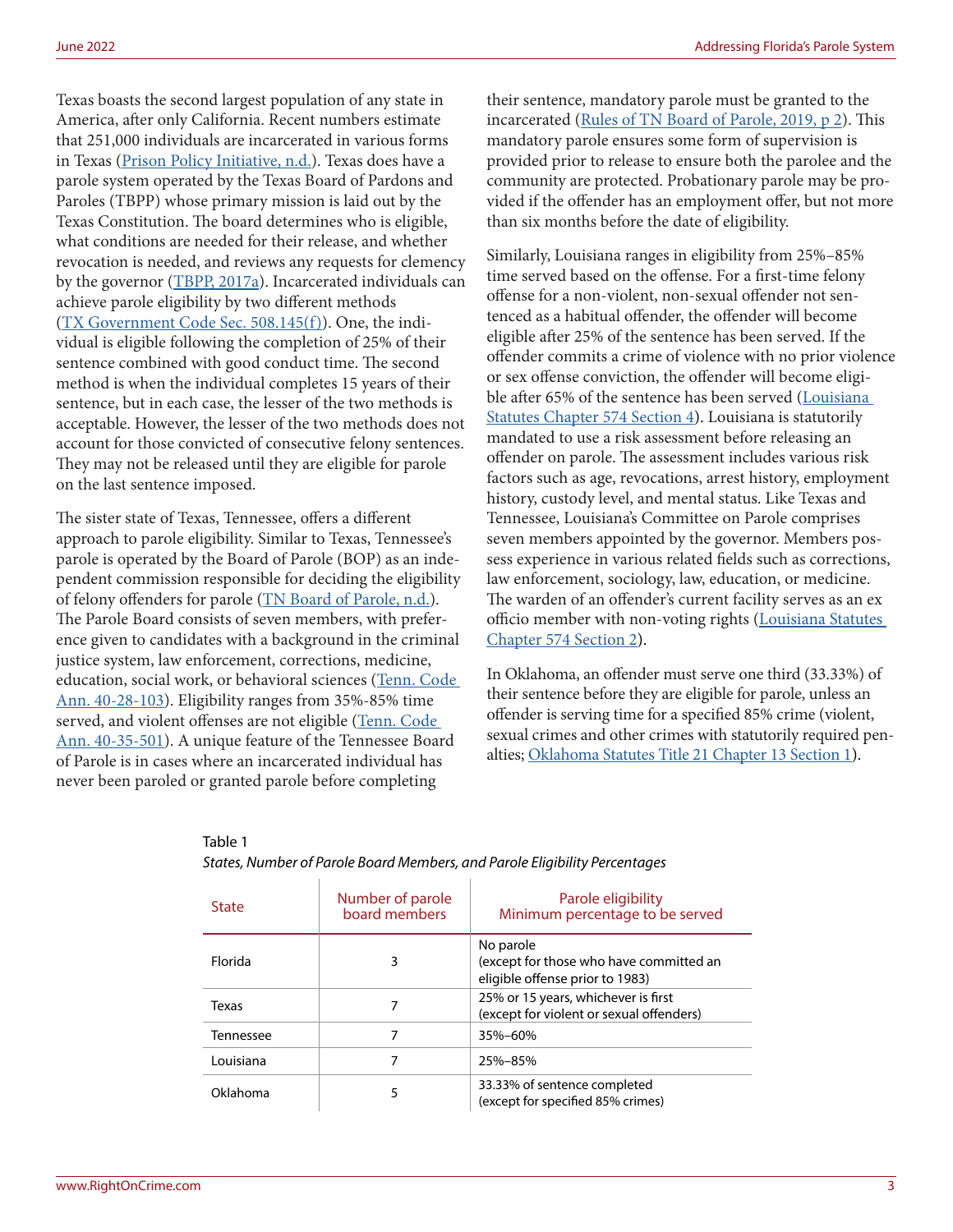For example, an individual sentenced to ten years (non-85%) would serve a little over three years. A ten-year sentence for an 85% crime would make an individual eligible in eight and a half years. There shall be no recommendations made to the governor for parole unless the Pardon and Parole Board considers victim impact statements (if presented to the jury), or the judge in the event a jury was waived. Oklahoma's Parole Board consists of five members, three appointed by the governor, one by the chief justice of the Oklahoma Supreme Court, and one by the president judge of the Court of Criminal Appeals ([Oklahoma Pardon and Parole Board,](https://www.ok.gov/ppb/Agency_and_Board_Meeting_Information/Board_Members/index.html)  [n.d.](https://www.ok.gov/ppb/Agency_and_Board_Meeting_Information/Board_Members/index.html)).

#### Benefits and Risks of Parole

The daily average cost for housing an inmate behind walls is \$76.83 per day, and only \$7.18 (with no electronic monitoring) and \$11.69 (with electronic monitoring) for those under community supervision ([FDC, n.d., p. 42](http://www.dc.state.fl.us/pub/annual/2021/FDC_AR2020-21.pdf); FDC, personal communication, May 19, 2022). Not only does it cost less to supervise an offender in the community, but it also allows probation and parole officers to help offenders connect with services in the community and find housing and employment assistance. Correctional institutions across the country have started to change their dialogue because their purpose is to "correct" or "reform" behavior. Parole provides a safeguard to returning citizens.

Parole gives individuals an incentive to rehabilitate, potentially reducing future crimes. It reduces incarceration rates, as well as prison costs, and provides a bridge back into the community. Rather than straight release, parole provides a step-down approach for reentry back to society, which improves public safety.

Not everyone deserves parole, especially those with habitually violent records. Parole should not be a "one size fits all," and just because someone is eligible for parole does not mean they should be released. Providing eligibility for those who have non-violent offenses could be a potential first step in implementing parole. Risk assessment is also a great resource for determining parole eligibility.

Florida currently provides no supervision unless determined by a judge. Most inmates are given \$50 and a bus ticket; although there is an effort to help provide official identification, it is not required. Supervising offenders post-release helps keep communities safe. Parole provides not only the requirement of "checking in" but also resources for housing, employment, and other aspects of reentering society.

New facts to an offender's case may become known, including rehabilitation of the offender while incarcerated and changing views of society. Parole offers an opportunity for a second chance, especially to those who have served a sizable portion of their sentence and made valiant efforts to better themselves behind bars.

#### Recommendations for Florida

A more comprehensive parole commission should accompany an expanded parole system. Florida should consider expanding its current parole commission to include a victim and a formerly incarcerated individual, both appointed by the governor. Since Florida currently only has three board members, two former assistant state attorneys, and one former law enforcement officer, expanding the current makeup will provide a unique perspective on the challenges both victims and offenders face. In addition to expanding the parole commission, Florida's system should mirror some of its state counterparts by excluding certain offenses from parole eligibility. In the case of Tennessee, violent offenses, including sexual and child-related crimes, are ineligible for parole, and these offenders must serve the entirety of their sentence. The decision to exclude violent offenses like rape and murder from eligibility provides assurance to Florida communities that the most dangerous individuals are unable to be released early and potentially risk the well-being of Floridians.

Risk and cost analysis of re-instating parole deserves consideration, but the benefits of parole are far too great to ignore. A moderate reintroduction of parole is long overdue, and modifying Florida's truth in sentencing thresholds, even gradually, will provide incentive for productive behavior and supervision. Non-violent offenses' parole eligibility could potentially start at 60%, still higher than many other states, but would be a significant reform for Florida. Another way Florida could expand its parole eligibility would be to limit eligibility by offense or scale eligibility by the date of the offense. Similar to Oklahoma, Florida could limit parole eligibility by specifying specific 85% crimes, such as violent and sexual offenses. Expanding discretionary release options for medical or compassionate reasons such as physical deterioration or imminent death should also be considered.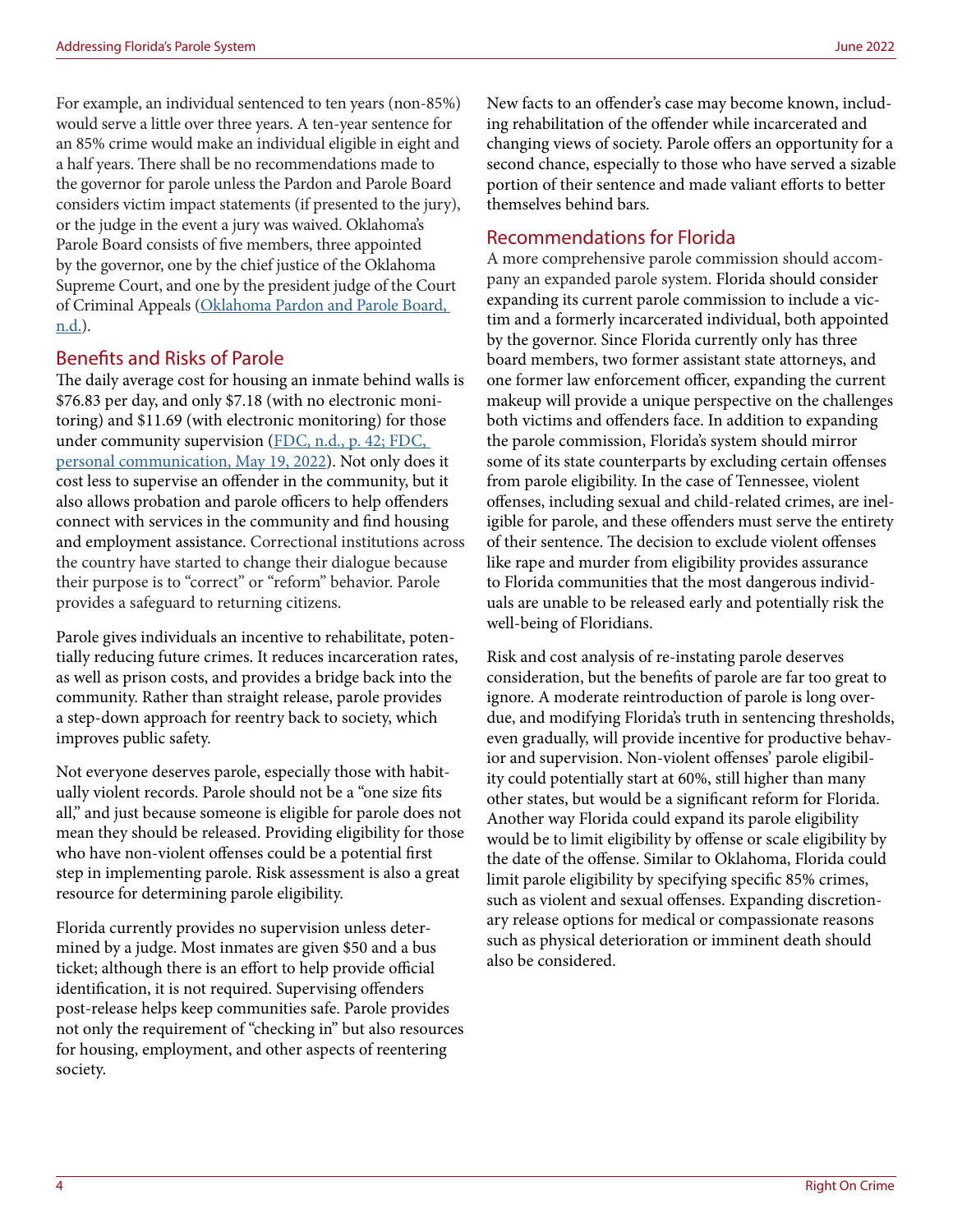#### Recommendations

Add two additional parole commission members:

- Formerly incarcerated individual,
- Victim or victim advocate.

Create specified 85% crimes (example: violent, sexual offender, etc.).

Allow parole eligibility to range from 60% to 85% for specified non-violent offenders.

#### Conclusion

Parole functions as an incentive for those who really wish to seek redemption and return to the fold. It allows the incarcerated to participate in the available correctional programming rather than simply buying their time until their sentence expires. Reinstating parole could help with our overcrowded prisons and staffing shortages while still providing some form of supervision that can potentially lower recidivism.

Reinstating parole is comprehensive, but with such a substantial change to the current system, it should be approached gradually and incrementally, perhaps starting with only minor offenses. Another option is to create specific 85% crimes, which are not eligible for parole, and 60% time served eligibility for non-violent crimes. Implementing a scaled approached will allow Florida to study the results and perhaps other jurisdictions, and then adjust accordingly. Adding two appointments (specifically one incarcerated individual and one victim) to the parole commission would create a more robust committee.

Former FDC Secretary Mark Inch has stated in his weekly letters to correctional staff that "the staff at FDC is excellent; our system is not. If we continue to improve at a steady pace, we are two or three years away from achieving a solid 'satisfactory.' Then and only then, will we have the discussion on just how excellent we want our system to become" (M. Inch, personal communication, 2020). As Floridians, we should demand more for our public safety. Parole has far too many benefits, and Florida's criminal justice system has far too many problems for policymakers to keep ignoring this potentially valuable tool.  $\star$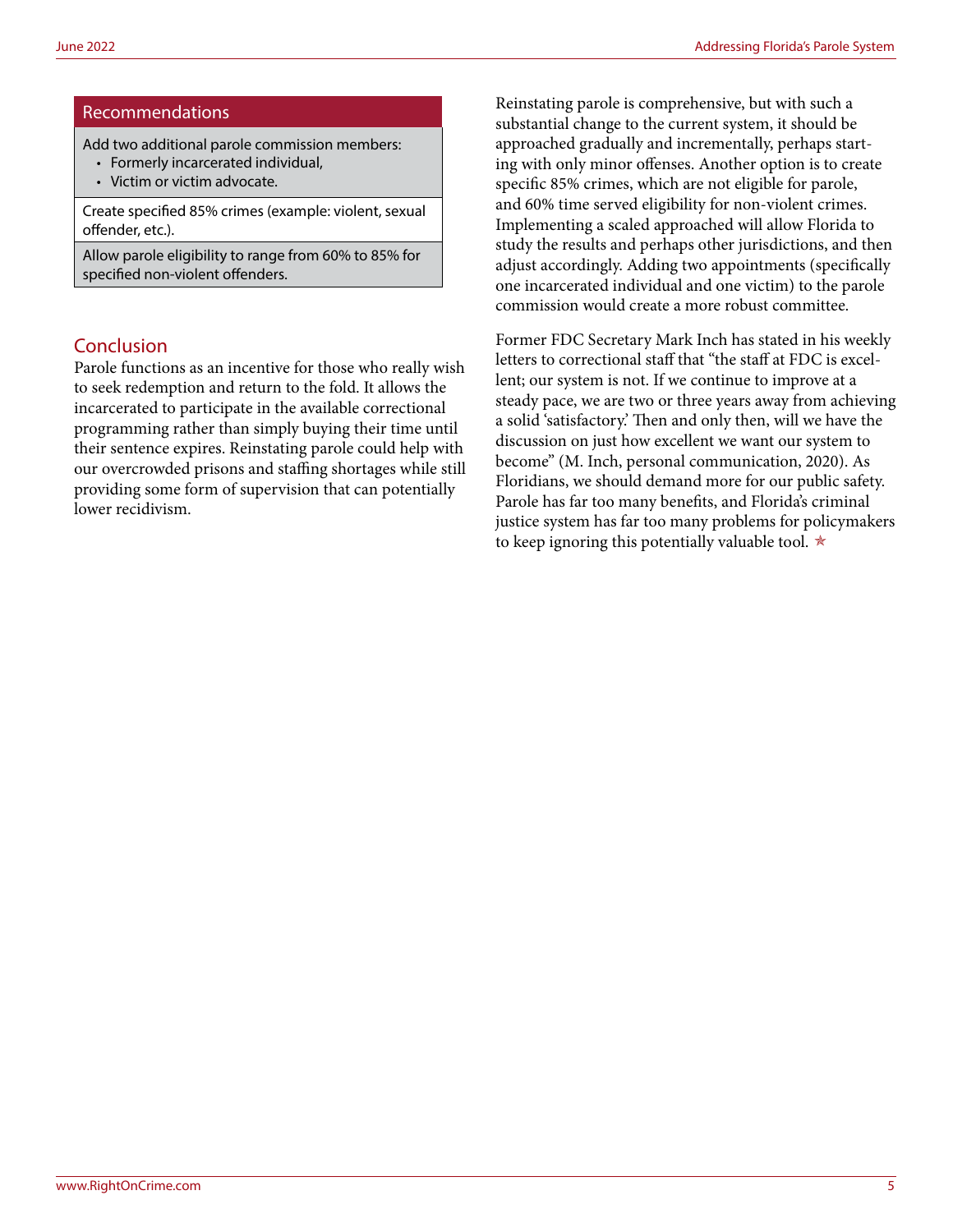#### References

- Florida Commission on Offender Review. (n.d.). Release types. Retrieved May 19, 2022, from [https://www.fcor.state.fl.us/](https://www.fcor.state.fl.us/release-types.shtml) [release-types.shtml](https://www.fcor.state.fl.us/release-types.shtml)
- Florida Department of Corrections. (n.d.). Annual report FY 20–21. Retrieved May 19, 2022, from [http://www.dc.state.](http://www.dc.state.fl.us/pub/annual/2021/FDC_AR2020-21.pdf) [fl.us/pub/annual/2021/FDC\\_AR2020-21.pdf](http://www.dc.state.fl.us/pub/annual/2021/FDC_AR2020-21.pdf)
- Law Library American Law and Legal Information. (n.d.). Probation and parole: History, goals, and decision-making. Retrieved May 10, 2022, from [https://law.jrank.org/pages/1817/Probation-Parole-History-Goals-Decision-Making-](https://law.jrank.org/pages/1817/Probation-Parole-History-Goals-Decision-Making-Origins-probation-parole.html)[Origins-probation-parole.html](https://law.jrank.org/pages/1817/Probation-Parole-History-Goals-Decision-Making-Origins-probation-parole.html)
- National Institute of Corrections. (n.d.). Parole. Retrieved May 10, 2022, from <https://nicic.gov/projects/parole>
- Office of Program Policy Analysis and Government Accountability. (n.d.). Department of corrections. Retrieved May 10, 2022, from<https://oppaga.fl.gov/ProgramSummary/ProgramDetail?programNumber=1074>
- Office of Program Policy Analysis and Government Accountability. (2019). Parole and early release (Report no. 19-13). <https://oppaga.fl.gov/Documents/Reports/19-13.pdf>
- Oklahoma Pardon and Parole Board. (n.d.). Pardon and parole board. Retrieved May 19, 2022, from [https://www.ok.gov/](https://www.ok.gov/ppb/Agency_and_Board_Meeting_Information/Board_Members/index.html) [ppb/Agency\\_and\\_Board\\_Meeting\\_Information/Board\\_Members/index.html](https://www.ok.gov/ppb/Agency_and_Board_Meeting_Information/Board_Members/index.html)
- Oudekerk, B., & Kaeble, D. (2021). Probation and parole in the United States, 2019. Bureau of Justice Statistics. <https://bjs.ojp.gov/content/pub/pdf/ppus19.pdf>
- Prison Policy Initiative. (n.d.). Texas profile. Retrieved May 10, 2022, from <https://www.prisonpolicy.org/profiles/TX.html>
- Renaud, J. (2019, February 26). Grading the parole release systems of all 50 states. Prison Policy Initiative. [https://www.prisonpolicy.org/reports/grading\\_parole.html](https://www.prisonpolicy.org/reports/grading_parole.html)
- Rhine, E. E., Watts, A., & Reitz, K. R. (2018, April 3). Parole boards within indeterminate and determinate sentencing structures. Robina Institute. [https://robinainstitute.umn.edu/news-views/](https://robinainstitute.umn.edu/news-views/parole-boards-within-indeterminate-and-determinate-sentencing-structures) [parole-boards-within-indeterminate-and-determinate-sentencing-structures](https://robinainstitute.umn.edu/news-views/parole-boards-within-indeterminate-and-determinate-sentencing-structures)
- Tennessee Board of Parole. (n.d.). Frequently asked questions. Retrieved May 10, 2022, from [https://www.tn.gov/bop/](https://www.tn.gov/bop/about-us/information/abtus-info-frequently-asked-questions.html) [about-us/information/abtus-info-frequently-asked-questions.html](https://www.tn.gov/bop/about-us/information/abtus-info-frequently-asked-questions.html)
- Texas Board of Pardons and Paroles. (2017a, October 18). About us. Retrieved May 10, 2022, from [https://www.tdcj.texas.](https://www.tdcj.texas.gov/bpp/AboutUs.htm) [gov/bpp/AboutUs.htm](https://www.tdcj.texas.gov/bpp/AboutUs.htm)
- Texas Parole Division. (n.d.). Parole division. Texas Department of Criminal Justice. Retrieved May 19, 2022, from <https://www.tdcj.texas.gov/divisions/pd/index.html>
- U.S. Courts. (2017, August 17). Incarceration costs significantly more than supervision. [https://www.uscourts.gov/](https://www.uscourts.gov/news/2017/08/17/incarceration-costs-significantly-more-supervision) [news/2017/08/17/incarceration-costs-significantly-more-supervision](https://www.uscourts.gov/news/2017/08/17/incarceration-costs-significantly-more-supervision)
- U.S. Parole Commission. (2015, September 29). Frequently asked questions. U.S. Department of Justice. Retrieved May 10, 2022, from<https://www.justice.gov/uspc/frequently-asked-questions>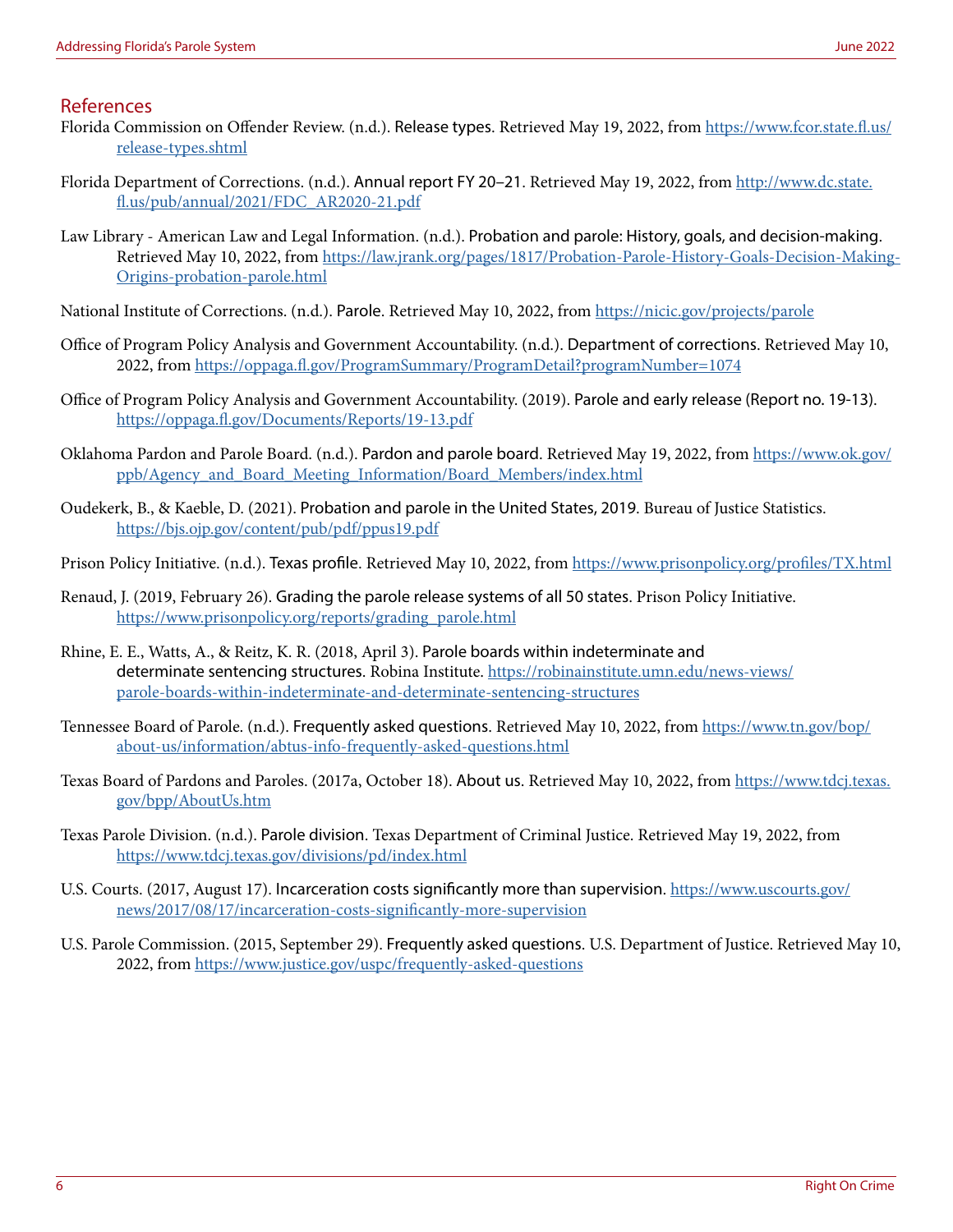#### ABOUT THE AUTHOR



**Chelsea Murphy** is the Right on Crime state director for Florida. She has been immersed in Florida politics for the past decade and advocated on behalf of various clients ranging from Fortune 500 companies to trade associations, nonprofits, and local governments. More specific to justice reform she represented the largest and oldest private provider for re-entry programming in the state of Florida, helped start two smart justice coalitions, and represented a variety of mental and behavioral health stakehold-

ers. Murphy has a B.A. from Florida State University. She is based in Tallahassee, Florida.